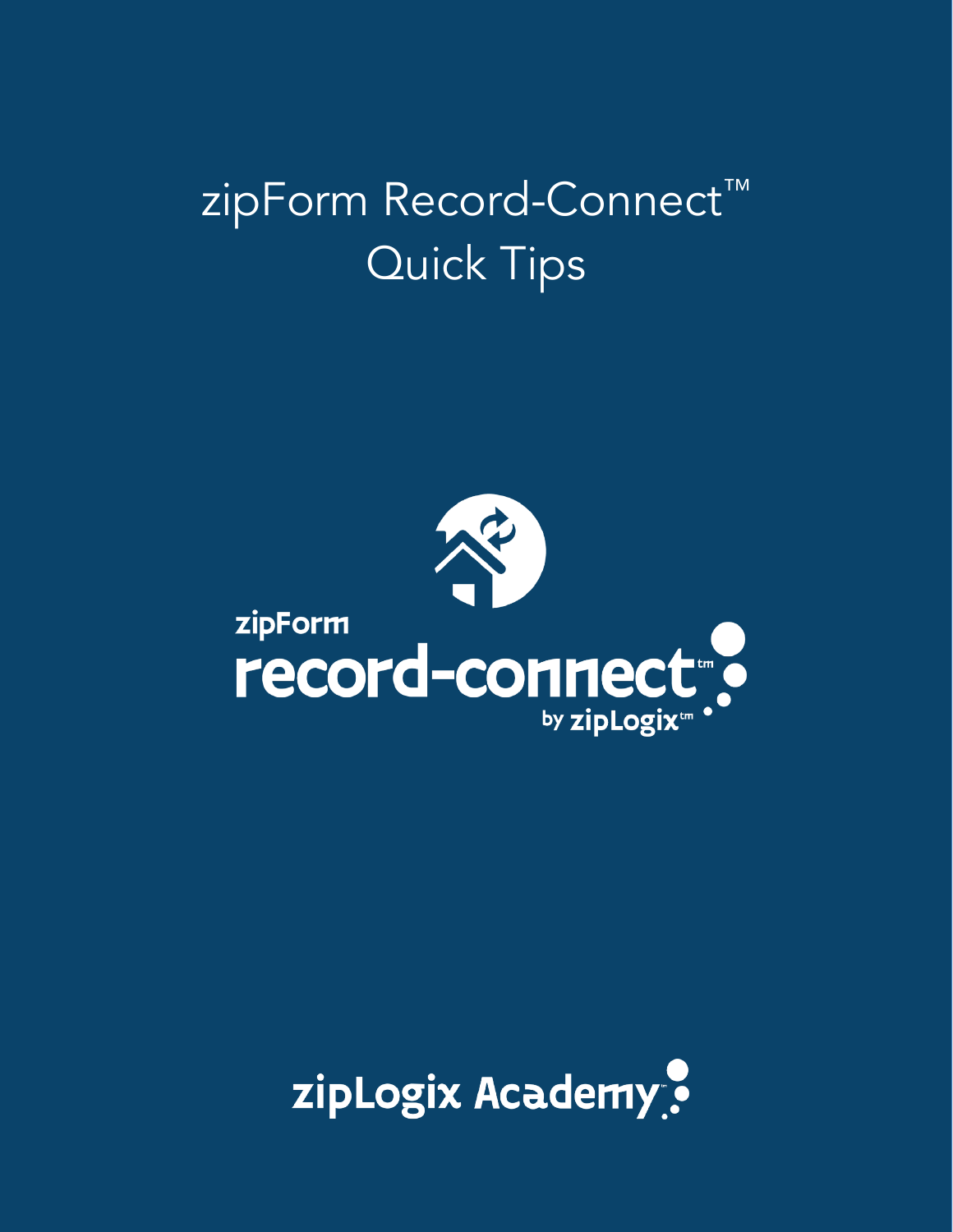

## Hello, zipForm® Plus user!

In this guide, you will learn the best tips and tricks for utilizing our newest tool, zipForm Record-Connect™! This new capability allows you to save time, auto-populate data into zipForm® Plus transactions, and increase accuracy in the transaction creation process.

To begin using zipForm Record-Connect™, log into to your zipForm® Plus account at: [https://new.zipformplus.com/,](https://new.zipformplus.com/) and enter your username and password.

On your toolbar, select "**Transactions**," then click "**New**". In this instance, you will create a "**New Listing**".

| zipForm Plus                                  | Use Classic zipForm® Plus |                                           |                | <b>New Transaction</b>                                                                  |
|-----------------------------------------------|---------------------------|-------------------------------------------|----------------|-----------------------------------------------------------------------------------------|
| (2) Dashboard                                 | $\bigcap$ Transactions    | Tasks<br>Templates                        | $\blacksquare$ | Select a transaction type to get started                                                |
| $\mathbb{O}$<br>О<br>View Forms<br><b>New</b> | $+1$<br>Import            | $\bullet$<br>面<br><b>Delete</b><br>Export |                | 啯<br>$\bullet$<br>$\mathbf{\Omega}$<br>$\bigcap$                                        |
| Filters <sup>P</sup><br>Search                | Sort                      | $\div$<br>My transactions                 |                | Quick Sign<br>New Purchase<br>New Listing<br>New Lease<br>New Lease-Listing<br>or Offer |
| 123 West Stree<br><b>Tracey Smith</b>         | 1 hour ago                | 123 Main Street<br><b>Tracey Smith</b>    |                | Cancel x                                                                                |

Begin typing the street **Name**. Once you begin typing, you will see a list of possible addresses. Choose the address you would like to use. You will see zipForm Record-Connect™ automatically appear in blue. Click to place a check mark in the box. This will enable zipForm Record-Connect™

| Name                               |                                      |                  |
|------------------------------------|--------------------------------------|------------------|
| <b>717 S Main</b>                  |                                      |                  |
| <b>Select your location</b>        |                                      |                  |
| Admin's Corner, 18070 15 Mile      |                                      |                  |
| <b>Import Property Information</b> | MLS-Connect                          |                  |
|                                    | <sup>3</sup> zipForm Record-Connect™ |                  |
| <b>Property Type</b>               |                                      |                  |
| Residential                        |                                      |                  |
| Industrial                         |                                      |                  |
| Multiunit                          |                                      |                  |
| Condominium (                      | Manufactured Home                    | <b>Add Image</b> |
| <b>Select Template</b>             |                                      |                  |
| <b>Select Template</b>             |                                      | v                |
| Comment                            |                                      |                  |
| <b>Transaction Comments</b>        |                                      |                  |
|                                    |                                      |                  |
|                                    |                                      |                  |
|                                    |                                      |                  |
|                                    |                                      |                  |